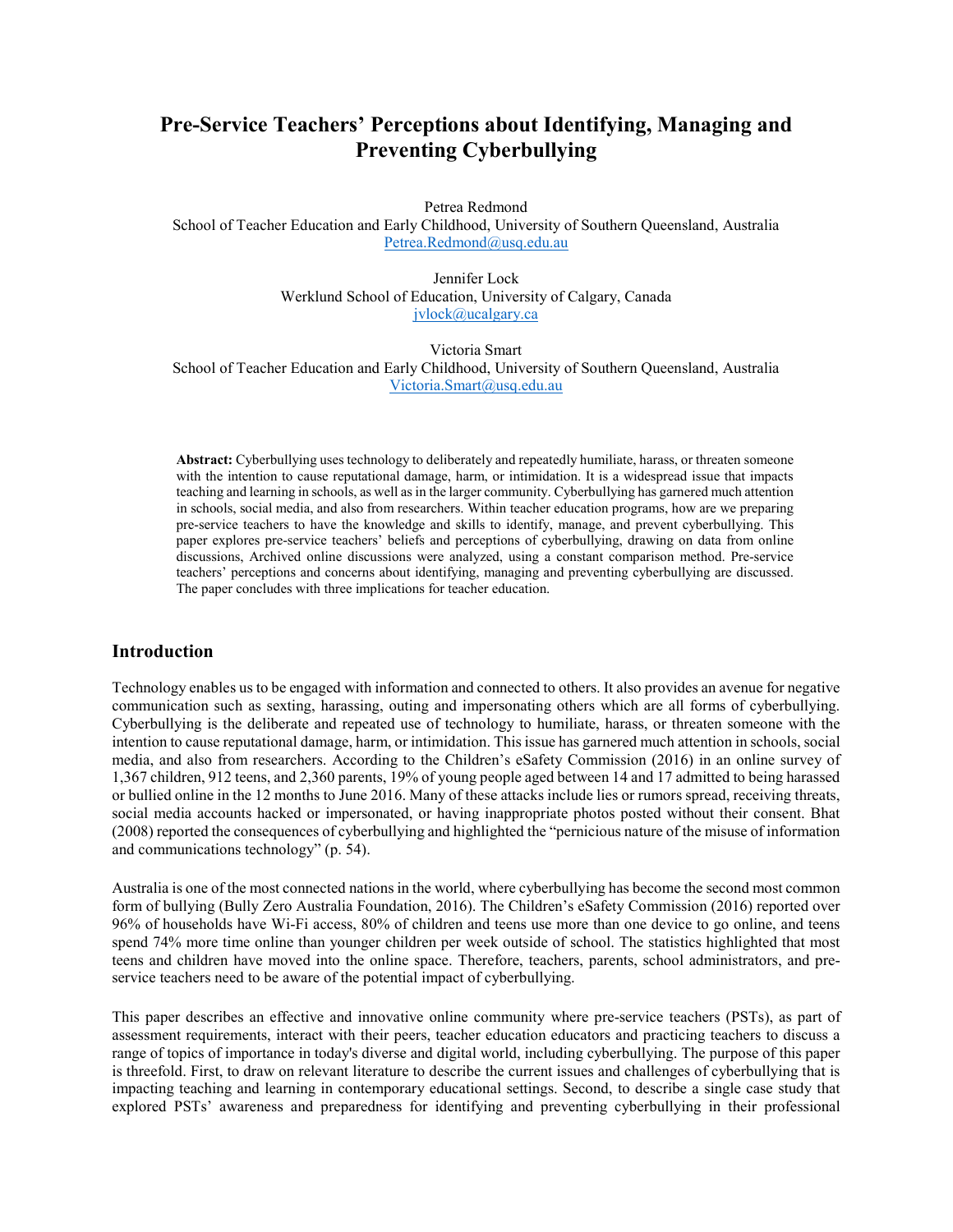experiences and future classrooms. The findings are presetned in relation to three key areas: awareness, management, and prevention of cyberbullying. Third, implications for teacher education are offered regarding creating formalized learning experiences and helping PSTs to develop effective communication strategies to which could be used in their professional practice.

## **Cyberbullying**

Cyberbullying, unlike bullying, is not restricted to time or location and occurs outside the school grounds and school hours. Chalmers and colleagues (2016) maintained that with the increasing use of school supplied digital technologies the duty of care regarding responsible use of technology may exist outside of school hours. Emphasizing schools duty fo care exists, regardless of the time or location of cyberbullying, have an obligation to identify and manage cyberbullying and to implement prevention strategies to minimize the risk of cyberbullying.

In a review of the incidents of cyberbullying in Australia, Katz and colleagues (2014) found that the majority of cyberbullying was reported to the school as opposed to law enforcement or community organizations. It is important that PSTs have an awareness of cyberbullying and an understanding of the role that teachers and schools have in reducing or preventing cyberbullying, and supporting those involved in cyberbullying. Campbell (2005) reminded us that "[o]ne of the first steps in any prevention program is to ensure that people are aware of the problem" (p. 71), some of the PST in this study had no personal experience with cyberbullying, nor were they aware of the extent of this global issue. It is important the PST understand what constitutes cyberbullying so they can recognize it, tell others (parents, students, peers, and administrators) about it, respond to it and teach prevention strategies to their students.

As PSTs complete their teacher education program, they need to develop an awareness of the potential for cyberbullying within their classrooms and prevention strategies that are available to them in their school and the broader community. From a review of the literature, it became apparent that PSTs need to develop their knowledge and skills in identifying cyberbullying and in addressing it in a school context. The positioning of the research was to create and study a formal learning experience where PSTs grappled with issues associated with cyberbullying. They also learned strategies to implement and resources to access to address cyberbullying. Having this knowledge should enable them to work in more proactive ways to respond to, reduce and prevent cyberbullying incidents.

## **Research Design**

The purpose of this study was to explore PSTs' awareness and preparedness for identifying and preventing cyberbullying in their professional experiences and future classrooms. PSTs shared their understandings and experiences of cyberbullying through participating in online discussions. These discussions highlighted their awareness of cyberbullying from multiple perspectives (e.g., self, student, and teacher) and described various techniques and programs available for educational use. Through this experience, the PSTs developed an understanding of the strategies that can be used to identify and support students, as well as implement prevention programs in school and classroom settings. Findings from the study help to inform the ongoing discussion and possible pro-active program development in teacher education.

The context of this study was within a secondary curriculum and pedagogy course at a regional university in Australia. Data were collected from an online learning experience which was conducted over seven weeks. The PSTs completed weekly asynchronous online postings in the Learning Management System (LMS) and submitted a reflection on the activity as part of their assessment requirements for the course. As part of the online learning experience, the PSTs completed weekly tasks to encourage their engagement with the material to understand the impact of cyberbullying on middle year's learners. The secondary PSTs were in the second year of a four year undergraduate degree or the first semester of a postgraduate teacher education program. The PSTs were enrolled in a curriculum and pedagogy course which explored issues related to teaching in the middle years, including cyberbullying.

During week one the PSTs used the online postings to introduce themselves and organize themselves into a group, they also needed to read the novel *Destroying Avalon* (McCaffrey, 2006). The novel, designed for middle years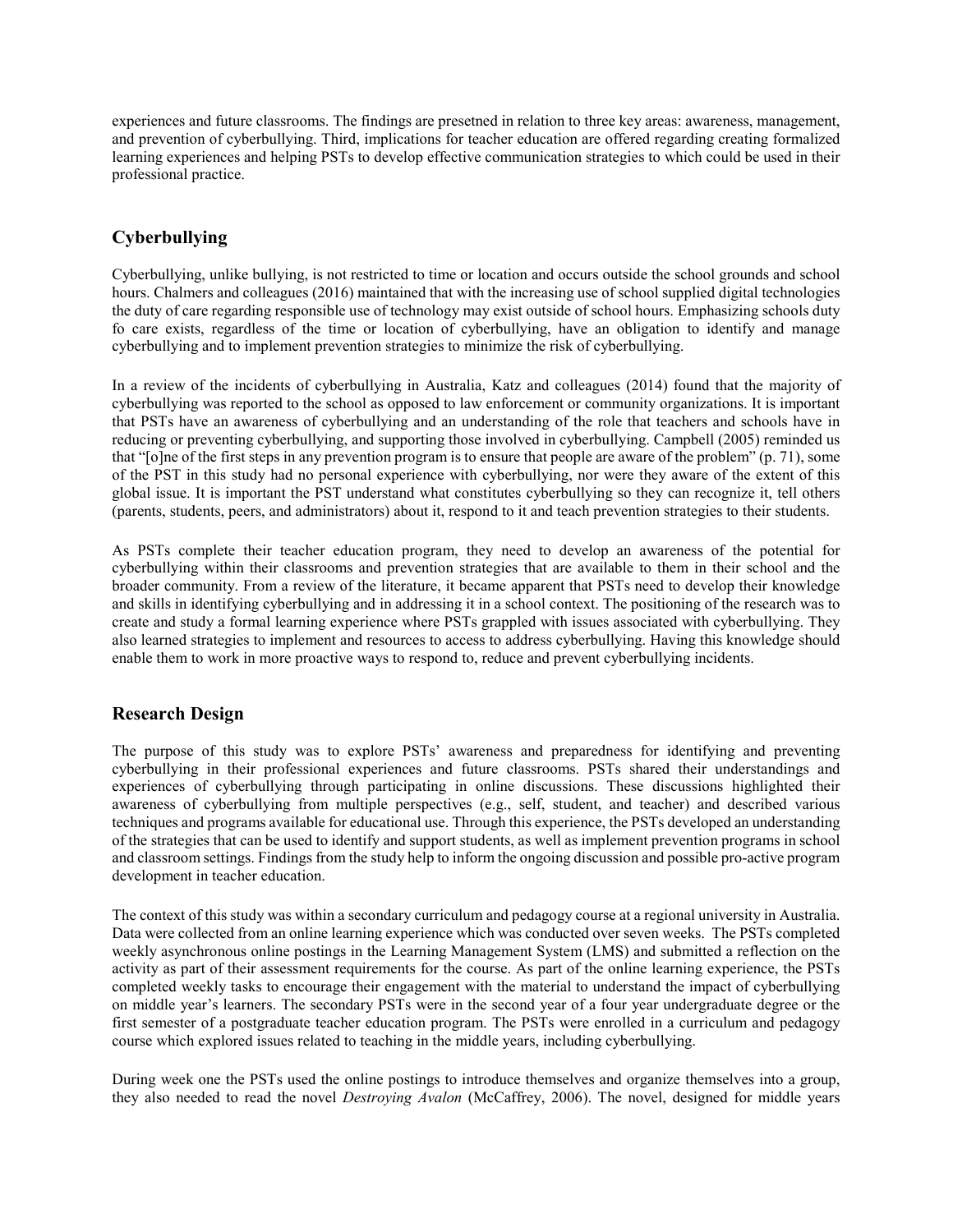students, addresses issues of cyberbullying, homophobia and youth suicide. In week two, it required the small groups to prepare a book review including pedagogical questions the novel raised for them. During weeks three and four, PSTs responded to inquiry questions, which the instructor drew from the pedagogical questions PSTs identified in week two. During weeks five and six the PSTs were joined by teacher educators and practicing teachers to create an extended community of learners to discuss the topic. In week seven they were required to post answers to scenario questions, and finally, complete a reflection about their experiences of participating as an online community member.

A qualitative single-case study was used to examine the PSTs' perspectives of cyberbullying. A case study, according to Merriam and Tisdel (2016), "is an in-depth description and analysis of a bounded system" (p. 37). The bounding of this case study was that it was one-cohort's online discussion that occurred over a period of seven weeks within one regional university teacher education program. Data were collected from the archived online discussions. After the results of the course had been released, the PSTs' names were removed from the online discussion posts to maintain anonymity. Institutional ethical approval was granted to utilize the naturally occurring data that formed the online discussions for the course. The online posts of sixty-one PSTs' were used in the analysis. A constant comparative approach was used along with Computer Assisted Qualitative Data Analysis Software (nVivo) to identify and categorize three major themes which were identified due to repetition (Ryan & Bernard, 2003). A review of literature indicated that terms such as identification, prevention, management, respond, detection, are common themes to discuss cyberbullying (see Eden, Heiman, & Olenik‐Shemesh, 2013; Hinduja & Patchin, 2010; Nahar, Li, & Pang, 2013) and are also programmatic processes for dealing with cyberbullying in practice.

### **Findings and Discussion**

The findings will be presented under three major themes: Awareness of cyberbullying, Managing cyberbullying, and Preventing cyberbullying. These key ideas or themes are commonly discussed in other studies about cyberbullying. Each theme is presented with quotes from pre-service teachers' online discussions.

#### *Awareness of cyberbullying.*

Previous research (Eden, Heiman, & Olenik‐Shemesh, 2013) found that incidents of bullying and cyberbullying can be reduced by increasing teacher awareness. Albert (2011) argued that to address the issue of cyberbullying "it is vital to raise awareness through training and education programs" (p. 23). After their engagement with the learning activity, it was evident that PSTs were developing a greater understanding of what is meant by cyberbullying, a range of different types of cyberbullying, and how people experience cyberbullying. As noted by one PST, "*it happens when somebody in a position of more power or anonymity tries to humiliate and wound in physical or psychological ways*." Another commented, "*bullying being of repeated behaviour that harasses or abuses [sic] another individual by verbal, physical or psychological means.*"

From their experiences and engagement with various resources, they were able to articulate specific attributes of cyberbullying. The following example demonstrates how one PST worked through a process to develop a clearer understanding of the concept.

*There have been a lot of useful definitions posted as to what constitutes bullying, cyberbullying and cyber harassment. While the difference between the first two is clear, it still seems to me that the difference between cyberbullying and cyber harassment is unclear and perhaps even unnecessary ... Both are repetitive, systematic and done from a distance, so basically the same … what I have found more useful from looking at various government and community websites about cyberbullying are the case studies and examples of intervention provided. I feel these give me a better sense of what goes on, what to look out for (in the behaviour of both the bully and the victim) and possible ways of dealing with the issue that have worked in some situations*.

Several of the PSTs shared stories of their personal experiences of cyberbullying (and those of their children or family and friends) and insights into how this impacted their identity and behaviours. Many shared how they have encouraged their teenage children to read the novel for them to understand cyberbullying. One PST shared the novel with her daughter and "*since then she has used every spare moment to keep reading, even asking me to go to bed 20 mins*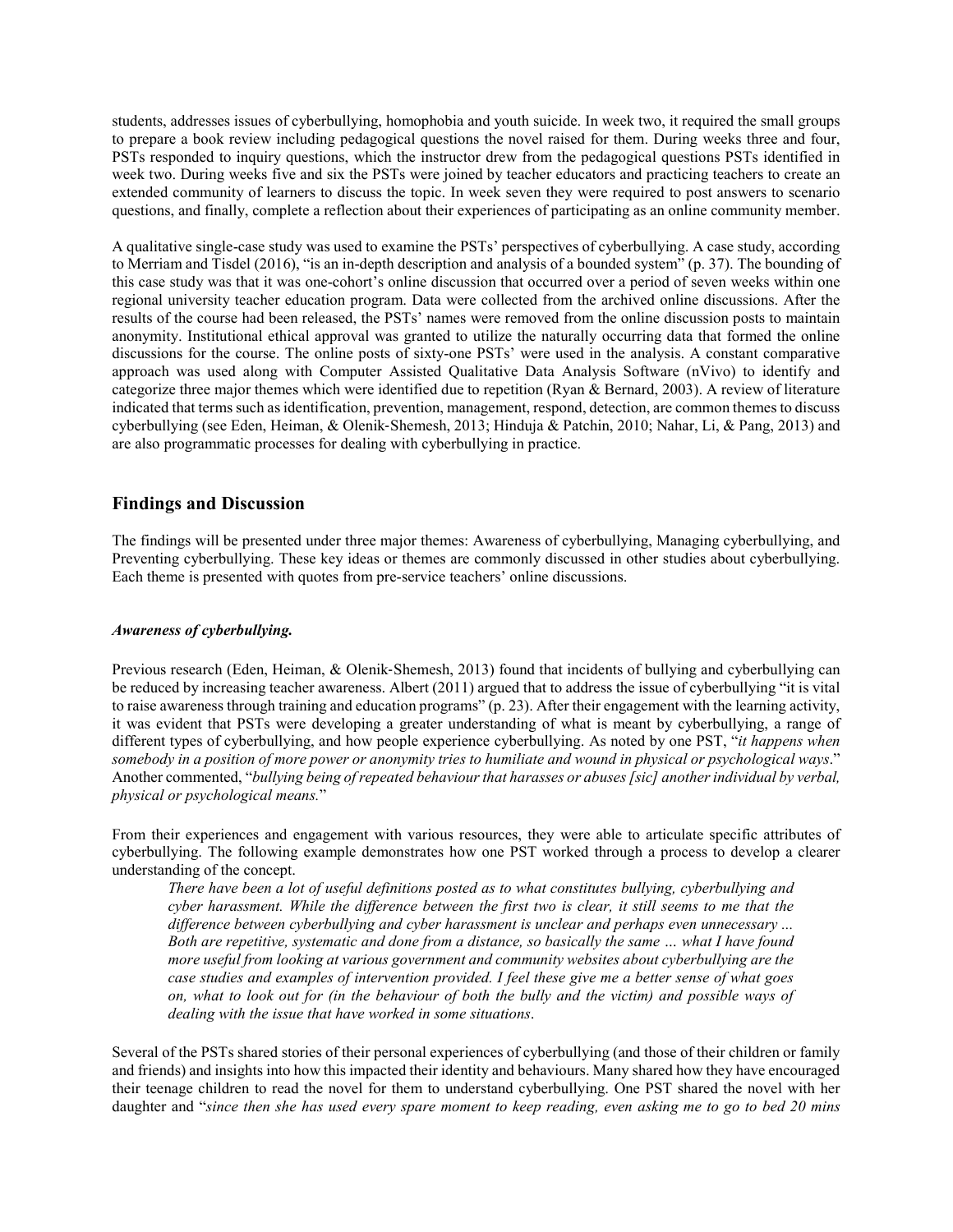*earlier so she can read … [it] should make for a good conversation which is what we all want to do with our own kids as well as the kids we teach*."

Through their ongoing conversations, the PSTs were able to increase their awareness and refine their understandings of what defined or is classified as cyberbullying. This included the digital tools that may be used, the risk factors, and consequences of such actions. As one PST revealed, "*I think that the scariest thing about cyberbullying is that children can't escape it. It used to be that a child could escape bullying by going home, but with technology all around us there becomes no safe place*."

PSTs believed they had more confidence in dealing with cyberbullying after participating in online discussions. In contrast to this study, Siu (2004) found that "PST report low levels of confidence and preparation to manage the problem" (p. 43). One PST shared how their pedagogical practices were enhanced in a number of ways including:

- *making me more aware of the signs of bullying and cyberbullying so that I can be alert to incidences in my students' lives;*
- *helping me to teach my students to become self-assured enough to stand up for both themselves and others if they are placed in the position of being cyberbullied or witness an attack on another student;*
- *ensuring that I am fully aware of the cyberbullying policies and procedures in place at the school in which I am employed in the future; [and]*
- *providing me with a skill set with which to initially address episodes of cyberbullying while setting school procedures in motion to help resolve the issue.*

Murphy (2014) indicated that "preservice teachers have limited knowledge regarding cyberbullying awareness and prevention in schools" (p. 65). Contrary to Murphy's suggestion, the PSTs in this study highlighted how they were exposed to a wide range of prevention programs that are offered at schools. Many described school-based pastoral care programs, support programs, day or night events, and programs that brought community experts into the school. Where other PSTs highlighted the applicable policy imperatives including the School's Code of Behaviour and the National Safe School Framework (Education Services Australia, 2013). PSTs also described how they accessed various cyberbullying websites to help in developing their understanding of this topic. From the discussion, it could be suggested that the PSTs believed that this learning experience increased their awareness of cyberbullying before their school placements.

#### *Managing cyberbullying.*

PSTs did not observe or identify any cyberbullying while in their previous school placements but were aware of the need to identify, report and manage cyberbullying. From the data, it seems they were unsure of the specific steps required in reporting cyberbullying, and some approaches they shared would not be in line with school policy. For example, many suggested that they would try to identify the role-players and contact parents directly about the cyberbullying issue before discussing their concerns with appropriate staff at the school. Also, one PST reported, "*If I was aware of cyberbullying taking place within my classroom I would hold a discussion within the class, get the students to discuss effects of cyberbullying and make sure that students are aware of the consequences*." The discussion with students is helpful. However, the process for reporting should occur according to school policy. Similarly, Siu (2004) proposed, "If teachers are willing to address bullying in their classroom, they are likely to support school-wide initiatives" (p. 45). As such, PSTs need to acknowledge the whole school approach to addressing cyberbullying and follow appropriate procedures.

The PSTs noted that schools have a responsibility to provide cyberbullying programs and support for students. One PST stated,

*It is vital that our schools provide middle year students with comprehensive and tailored education about issues that will most probably impact upon them throughout their schooling. From cyberbullying to peer pressure, it is important that schools get it right - they need to equip students with the information they need to prevent, respond to and cope with such problems*.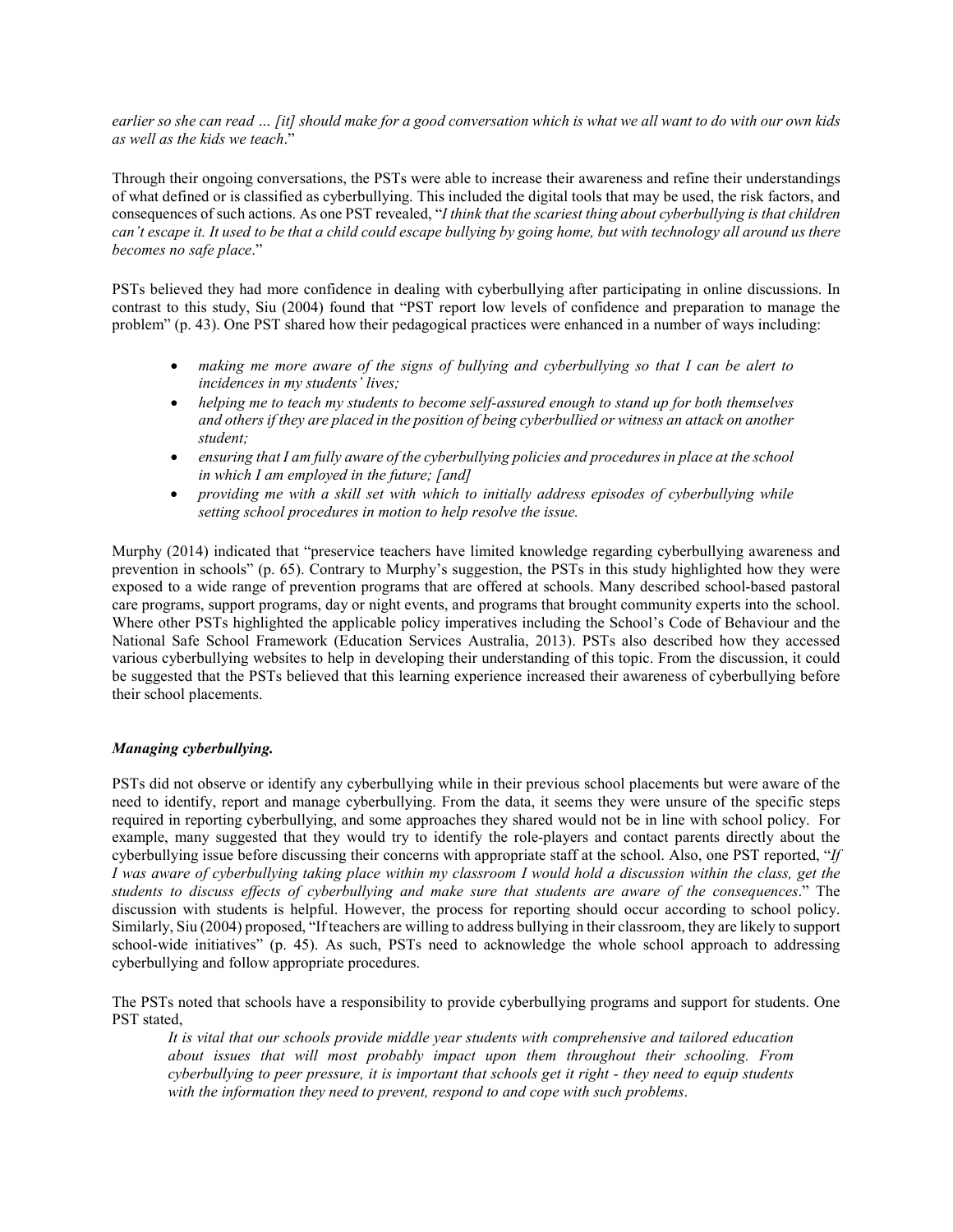DeSmet and colleagues (2015) found that the majority of teachers in their study had both low self-efficacy in handling cyberbullying and also had inadequate behaviours or negative behaviors when addressing cyberbullying. In contrast, it was evident from the data in this study that PSTs not only gained awareness of cyberbullying but also an understanding of their responsibility to a whole school approach. A PST added that "*schools need professionals on hand to address these kinds of issues, and most schools I'm aware of have counsellors, chaplains, registered nurses and the like these days."* PSTs recognized that schools should employ or have access to staff that are trained to respond to cyberbullying incidents. The same PST added, it is the teacher's responsibility to "*be as informed as they can be, and school PD plays a role in that. Teachers are with the students every day and need to learn to see the signs and know how to be sensitive to dealing with these issues.*"

Many PSTs observed that parents also have a responsibility for identifying cyberbullying. "*Parents need to be sitting*  down with their children and explaining to them what bullying is and how their actions can affect others. Children *need to feel that they can talk to their parents if they are getting bullied.*" Juvonen and Cross (2008) noted that it is hard for adults (parents or teachers) to detect cyberbullying because they are less likely to see it occurring. Adults use technologies in different ways when compared to middle year's students. Schools have a role to play in helping to inform and educate parents and teachers, as well as students, in identifying, addressing and preventing cyberbullying.

Eden, Heiman, and Olenik‐Shemesh (2013) reported that teachers struggle with the shared responsibility of addressing and managing cyberbully amongst the school, family, peers and broader community. Creating and fostering a shared responsibility takes leadership if it is to have an impact. As noted by Murphy (2014), "It is important to create a joint effort between parents and schools to combat cyberbullying" (p. 65). Parents, along with teachers, need to have access to relevant and current information and resources both at the time of an incident, as well as, for preventive purposes. This provides an opportunity for school authorities, along with community agencies to work together in creating, along with communicating such information to students, parents, and educators. As future teachers, the implications also remain with PSTs.

#### *Preventing cyberbullying.*

PSTs recognized the importance of specifically teaching cyberbullying prevention using a range of resources to foster greater awareness and enhanced responsible use of technologies for communication. One PST proposed that it was part of a teacher's obligation to extend learning to the correct use of online technologies:

*I think it is important for us as teachers to educate children as we already set rules and boundaries in the classroom and we teach children about respect and the right and wrong things to do, so why can't there be more emphasis put on teaching children how to communicate correctly for online communication also.*

Siu (2004) supported this and suggested PSTs "identified the need for specific teaching strategies for themselves" (p. 45). Such strategies may include purposeful classroom activities, establishing class rules and routines, engaging curriculum materials; in addition to ongoing learning through observing other teachers, information from their preservice courses, and professional development. A PST claimed that to reduce cyberbullying, teachers need to "*actively teach and model the content of the anti-bullying policy*." When the "*staff model correct behaviour"* including their online communications with students and parents this provides examples of appropriate online behaviours. As a final thought, another PST reminded us that education is not the sole responsibility of teachers and observed: "*we should be educating students in the classroom as to what bullying is, but I think this is something the whole community needs to get involved in.*"

A PST remarked that policy and processes should be developed to "*foster a school culture that clearly and positively promotes a certain approach to social interaction, as well as helping establish working channels of communication and understanding to help report and process cases of bullying.*" In developing that culture, schools need to offer a range of different programs that support teachers in preventing cyberbullying. This is supported by the National Safe Schools Framework (Education Services Australia, 2011) which proposed six guiding principles and nine elements that support a whole school approach for cyberbullying. The nine elements highlight the important role that schools play in bringing together all stakeholders in developing a holistic approach for the prevention of cyberbullying. The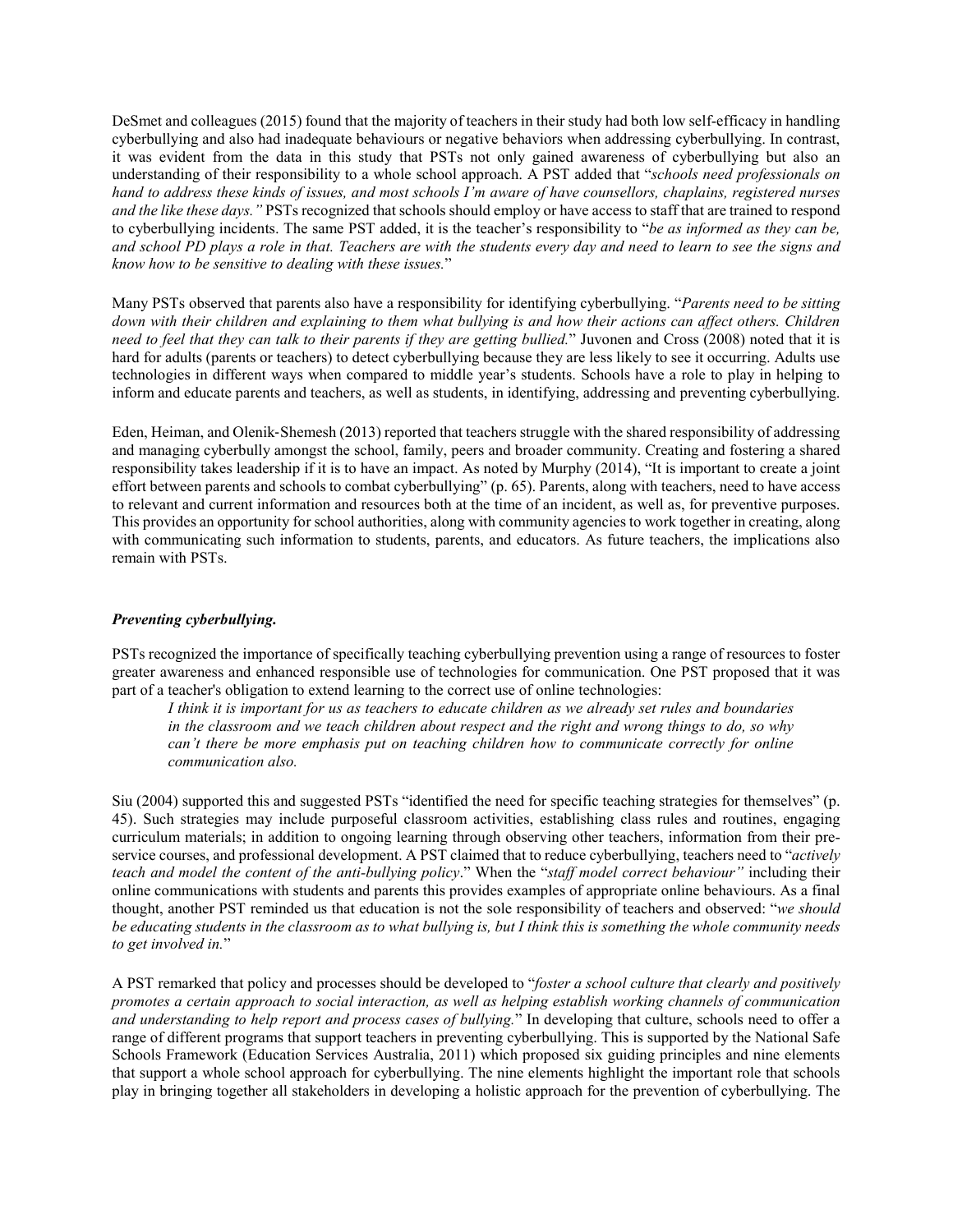National Safe Schools Framework (Education Services Australia, 2011) is designed to create an environment where "all members of the school community both *feel* and *are* safe" (p. 2).

In a study of 415 Australian high school students, more than half (54%) would not report bullying to adults. Of those that would report, students more frequently said they would tell a parent, followed by a school friend, and then a teacher (Carr Gregg & Manocha, 2011). This demonstrates the need for schools to work with parents to help them understand identification, reporting and prevention strategies to help reduce cyberbullying. According to Beringer (2011), "teachers overwhelmingly responded that schools should provide resources for students and families to help deal with cyberbullying" (p. 35). Similarly, some PSTs recognized the important role that parents play in the prevention of cyberbullying. One PST commented that "*schools and communities can help parents to be better equipped with the knowledge of how to help their children and how to deal with the problems they face. I think schools and parents should be working together to help their children to face and solve these problems.*"

A PST summarizes their learning below, and this comment is indicative of the comments by many PSTs after their experience within the seven week program,

*… participation in the online forum concerning cyberbullying has provided me with many additional angles of inquiry/understanding, and resources to more constructively respond to this relatively new (21st century) but very serious threat to middle school students. Without the input of the forum members, and being required to work through their findings, I would have been unaware of many of these insights, issues, and resources.*

## **Implications for Teacher Education**

From the data, three implications for teacher education are presented. First, it is evident that PSTs need to have a structured experience to develop an understanding and awareness of cyberbullying. It cannot be assumed they can identify what this looks like, how to manage it, or how to prevent it without explicit engagement with the concept. Li (2007) reported that most pre-service teachers do not feel confident in addressing cyberbullying. This is contradictory to the findings of this study, where the PST participated in explicit learning opportunities and gained confidence in identifying and responding to cyberbullying. By providing PSTs an opportunity to dialogue about cyberbullying and its impacts, they can conceptualize the magnitude of the problem, both in schools and in the larger community. Within teacher education, we need to be explicit regarding the learning experiences and the nature of the information they receive as to move beyond the ability to identify the problem but also be effective in addressing cyberbullying in the moment and with appropriate follow up to support all parties. Having PSTs reflect on their own experiences in conjunction with learning about cyberbullying, helps them to develop their confidence and competence in addressing the issue.

Second, PSTs need to develop an awareness of programs and strategies that can be accessed and implemented within a school environment. Exposure to such programs can assist them to realize they are not alone. PST revealed they are cognizant of school based and broader policies, procedures, and resources which may be used to assist them in responding to cyberbullying. Awareness of these programs and resources can help PSTs to access information and expertise, when and where required. PSTs should experience this during their teacher education studies and while on professional experience.

Third, PSTs need to reflect on their communication strategies so they are not perceived to be cyberbullies, and they can address the issue if they are bullied in their professional lives. As future educators, they need to model appropriate digital communication practices. Further, if they become a victim of cyberbullying (e.g., from students, parents, peers or others), they need to know, as well as be able, to reach out for help. They should implement the same strategies that they would use with students to resolve their personal/professional cyberbullying issue. Also, they should refer to guidelines provided by their local professional teacher association to guide their actions and reactions.

*Limitations and Directions for Future Research.*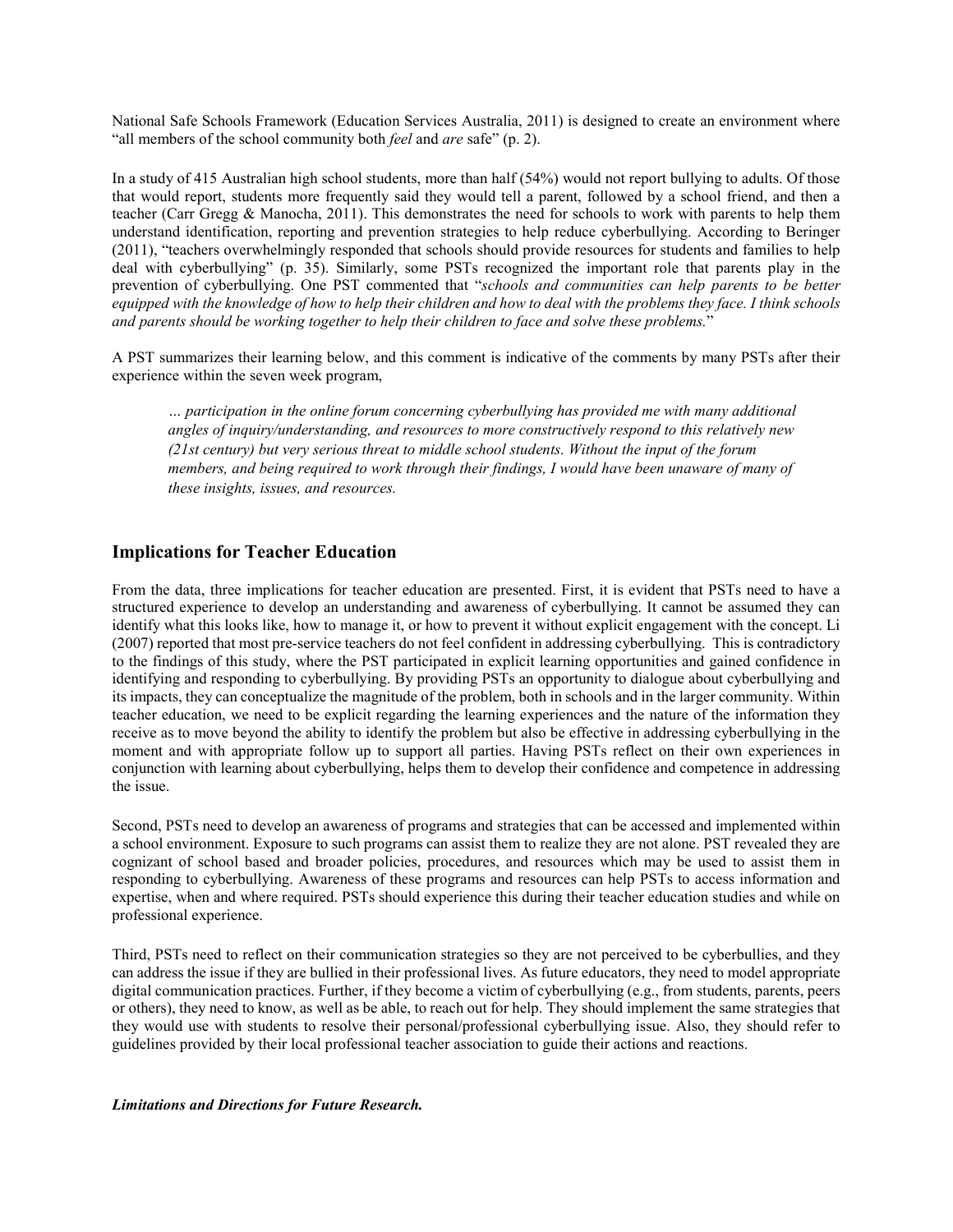This paper used a single case study to analyze data from one course in one regional university. These results may not be generalizable to all PSTs. Further studies in other courses and other universities would provide a larger data set to provide insight into how formalized learning experiences impact PSTs' perceptions and actions about cyberbullying.

The authors' future research will identify a cyberbullying conceptual framework to assist teachers and researchers in exploring the phenomenon in greater depth. A longitudinal study could be designed to examine PSTs during their first years of teaching and would provide a richer and deeper understanding as to how theory can be applied in practice. Future research could also include a pre- and post-survey to identify specific areas of growth after the PST have engaged in the learning experience.

## **Conclusion**

Cyberbullying is an ongoing and ever growing problem both in schools and in the larger community. This study explored pre-service teachers' perceptions about identifying, managing and preventing cyberbullying based on their contributions to online discussions with peers, teacher educators and practicing teachers. In contrast to other research (e.g. Li, 2007) the PSTs in this study did feel confident in addressing cyberbullying after engaging in the learning activity. Teacher education programs have a role to play in preparing the next generation of teachers to be effective in identifying, managing and preventing cyberbullying in tomorrow's classrooms. Intentional design of learning experiences within teacher education programs should provide opportunities for PSTs to develop a deeper understanding of and confidence in addressing cyberbullying.

As teacher educators, it is our challenge to provide strong models for appropriate digital communication and explicit teaching practices to reduce cyberbullying in schools. We need to prepare PSTs to work in and respond to the dynamics of a contemporary digital world where cyberbullying has an increasing impact. Teacher education programs should provide opportunities for PSTs to develop: awareness of cyberbullying, understanding of how to manage cyberbullying, and knowledge of cyber prevention strategies and programs both within the university setting and during school placements.

## **References**

Albert, L. (2011). *Awareness before action: Addressing cyberbullying via educating the educators* (Master of Arts). Concordia University, Montreal, QC.

Beringer, A. (2011). *Teacher's perceptions and awareness of cyberbullying among middle school students* (Counselor Education Master's). College at Brockport, New York, NY.

Bhat, C. S. (2008). Cyber bullying: Overview and strategies for school counsellors, guidance officers, and all school personnel. *Australian Journal of Guidance and Counselling*, 18(01), 53-66.

Bully Zero Australia Foundation. (2016). *Cyberbullying*. Retrieved from http://bzaf.org.au/cyber-bullying/

Campbell, M. A. (2005). Cyber bullying: An old problem in a new guise? *Australian Journal of Guidance and Counselling*, *15*(1), 68-76. doi: 10.1375/ajgc.15.1.68.

Chalmers, C., Campbell, M. A., Spears, B. A., Butler, D., Cross, D., Slee, P., & Kift, S. (2016). School policies on bullying and cyberbullying: perspectives across three Australian states. *Educational Research*, *58*(1), 91-109. doi: 10.1080/00131881.2015.1129114

Carr Gregg, M., and Manocha, R. (2011). Bullying: Effects, prevalence and strategies for detection. *Australian Family Physician*, *40*(3), 98-102.

Children's eSafety Commission. (2016). *eSafety*. Retrieved from https://www.esafety.gov.au/